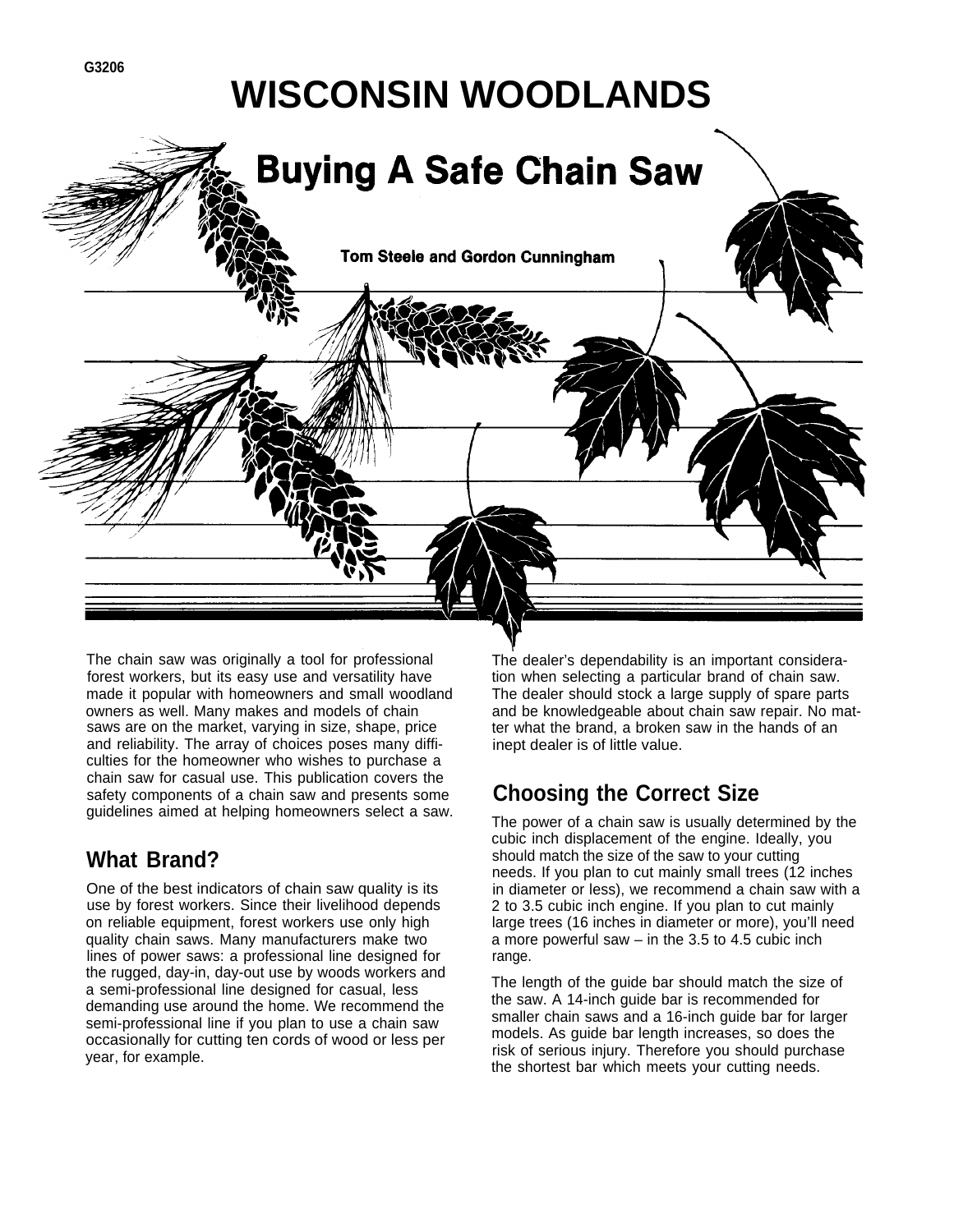## **Safety Features**

To reduce the risk of serious injury, the chain saw you purchase should be equipped with the following safety features (see Figure 1):

#### **Front Handle Guard with Chain Brake**

The front handle guard and chain brake protect the operator from injuries caused by kickback. Kickback occurs when the nose portion of the guide bar is used. Cutting with the nose causes the chain to jam, making the saw "kick" back rapidly toward the operator (Figure 2). In the event of kickback, contact with the front handle guard will engage the chain brake, stopping the chain immediately and protecting the operator from serious injury.

#### **Safety Chain**

A power saw should only be run with a safety chain. The cutters on a safety chain have a low profile, reducing the risk of kickback.

#### **Chain Catcher**

The chain catcher is a metal or hard plastic stud located under the clutch cover. It prevents a broken chain from "whipping" off the guide bar and onto the operator's legs (Figure 2).

#### **Right Hand Guard**

The lower portion of the rear handle should be flared to protect the operator's right hand in the event of chain breakage.

#### **Throttle Lock**

The throttle lock prevents accidental throttling of the chain saw. It also ensures that the operator has a good grip on the rear handle before accelerating the saw.

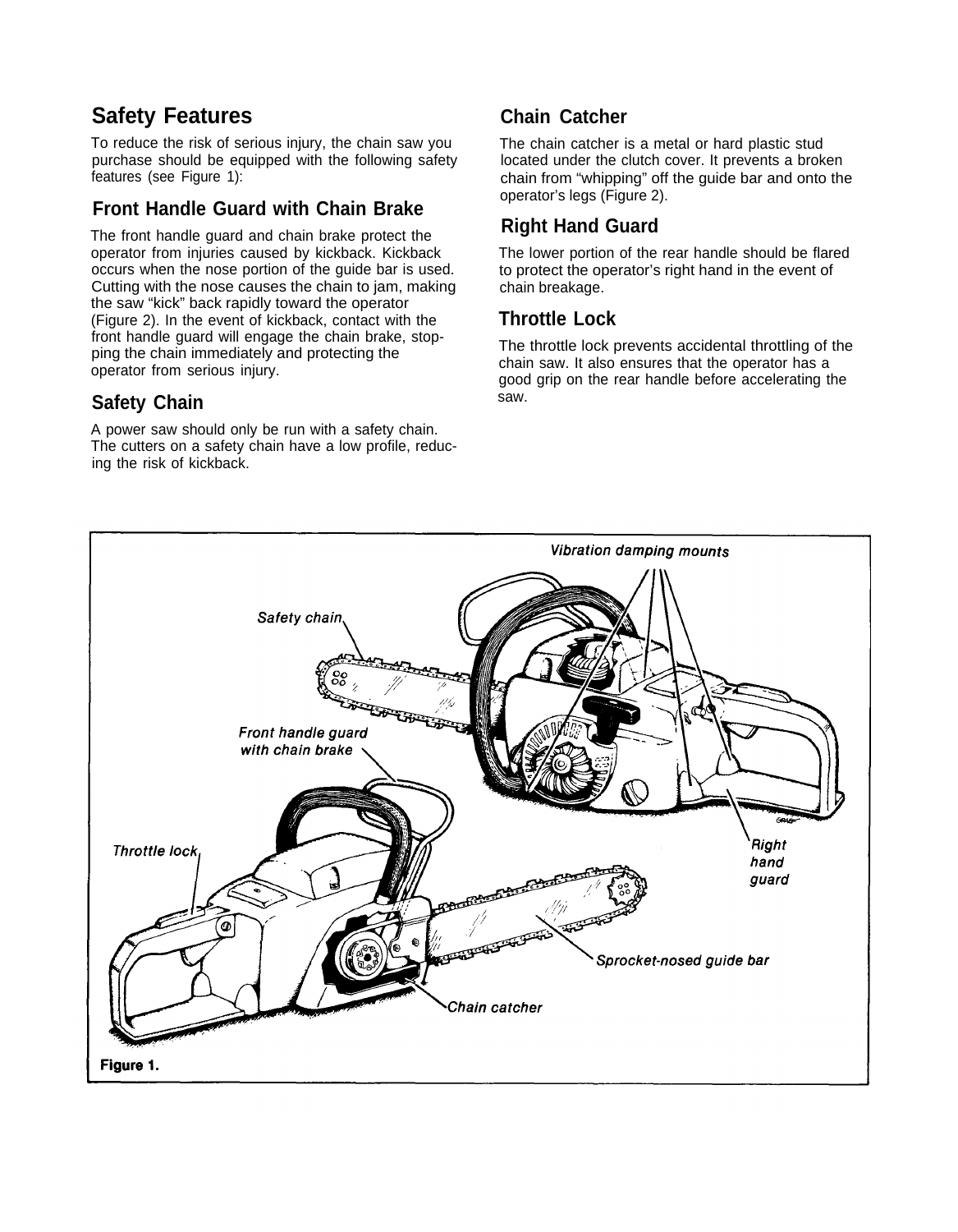



#### **Vibration-damping Mounts**

Chain saws run at very high speeds, generating considerable vibration. This vibration causes blood vessels in the hands and fingers to contract, resulting in "white finger" – a numbness and loss of color and strength in the hands (Figure 3). White finger is aggravated by cold weather. To protect the operator from vibration, the chain saw should be equipped with rubber mounts located between the handles and the engine portion of the saw.

#### **Sprocket-nosed Guide Bar**

A sprocket-nosed guide bar has bearings and a sprocket located in the tip. This allows the operator to run a tight chain, decreasing the chances of the chain flying off the guide bar and causing serious injury.

#### **Muffler**

The muffler significantly reduces the amount of noise generated by the chain saw. It should be located below the front handle guard and positioned so that the exhaust is blown out and away from the operator.

## **Other Considerations**

A chain saw is a potentially dangerous tool. To minimize the chance of injury, the operator must feel comfortable when working with the saw. The chain saw should be light, well-balanced and capable of providing enough power to do the job required. It should be designed in a manner that facilitates maintenance procedures such as cleaning the air filter, checking the spark plug and adjusting the chain tension. The fuel and chain oil tanks should be positioned so the refueling can be done easily and safely.

Cutting wood is a potentially dangerous activity, but a safe, well-maintained chain saw can significantly reduce the chance of injury. For the professional forest worker or the weekend lumberjack, the cost of even a minor accident is likely to be greater than the cost of a fully equipped chain saw.